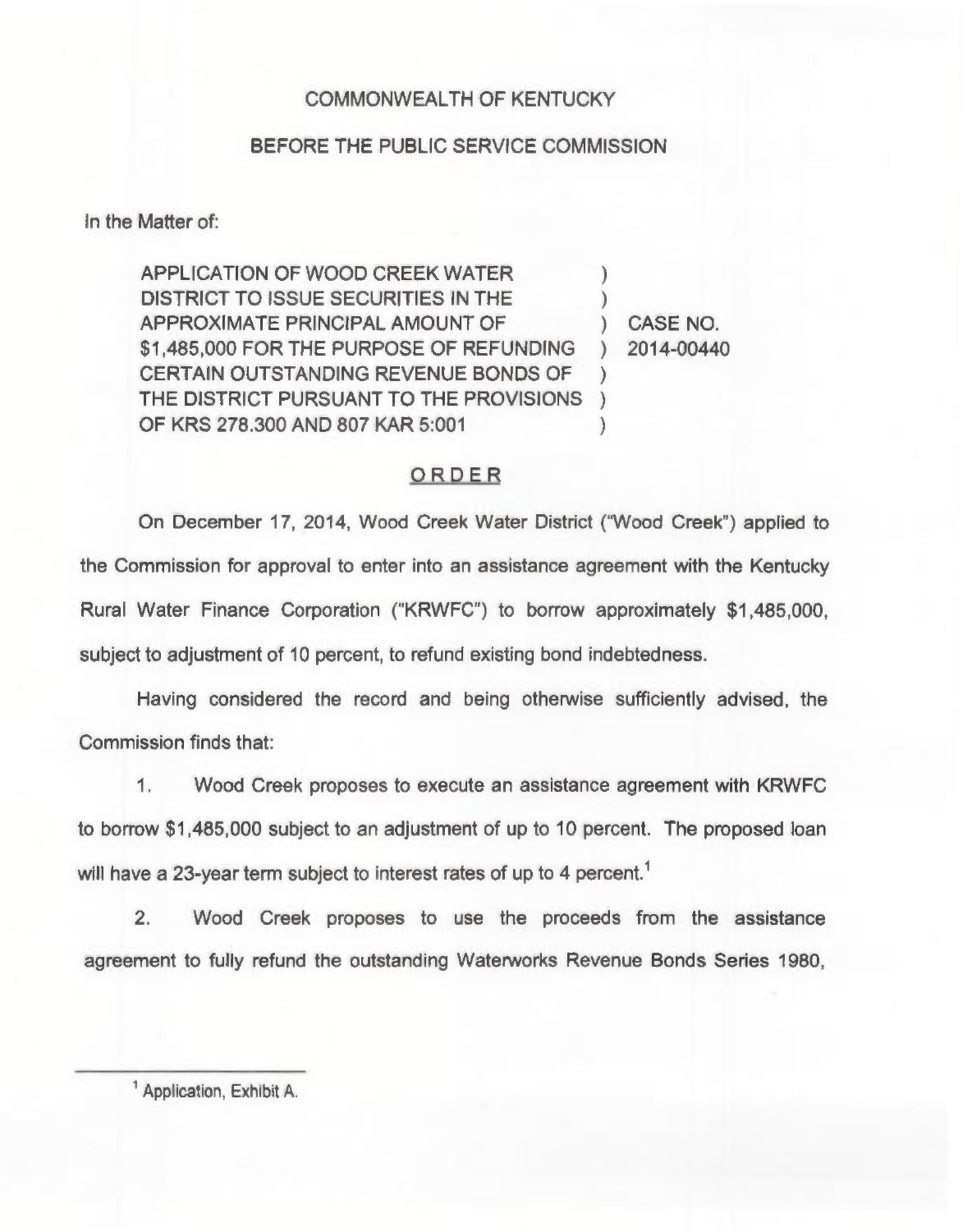1992, and 1998 that are held by the United States Department of Agriculture Rural Development in the amounts of \$15,500, \$76,300, and \$1,347,000,<sup>2</sup> respectively.

3. Wood Creek estimates that its proposed refinancing will result in total gross savings and net present value savings of \$160,871 and \$109,841, respectively.

4. Wood Creek will expend \$1,495,753 to refund the outstanding bonds and to pay bond issuance costs.<sup>4</sup>

5. Wood Creek's proposed loan is for a lawful object within its corporate purpose, is reasonably necessary and appropriate for and consistent with the proper performance of its service to the public, will not impair Wood Creek's ability to perform that service, and is reasonably necessary and appropriate for such purpose.

IT IS THEREFORE ORDERED that:

1. Wood Creek is authorized to enter into an agreement with KRWFC to borrow no more than  $$1.633,500^5$  for the purpose of refunding the outstanding indebtedness, but only under such terms and conditions that will produce both positive gross savings and net present value savings.

2. If the actual terms and conditions of the agreement with KRWFC differ from those set forth in its application, Wood Creek shall, within 30 days of executing the loan agreement, file with the Commission amortization schedules and work papers

<sup>&</sup>lt;sup>2</sup> Application, Exhibit D.

<sup>&</sup>lt;sup>3</sup> Application, Exhibit C. The utility identifies "gross savings" and "net present value savings" as "net future value benefit" and "net present value benefit," respectively.

<sup>&</sup>lt;sup>4</sup> Application, Exhibit B. \$22,275 (Total Underwriter's Discount) + \$27,275 (Cost of Issuance) +  $$1,442,419$  (Deposit to Current Refunding Fund)  $+ $3,784$  (Rounding) = \$1,495,753. The Sources of the Funds are  $$1,485,000$  (Par Amount of Bonds) +  $$10,753$  (Reoffering Premium) =  $$1,495,753$ .

 $5$  \$1,485,000 x 110% = \$1,633,500.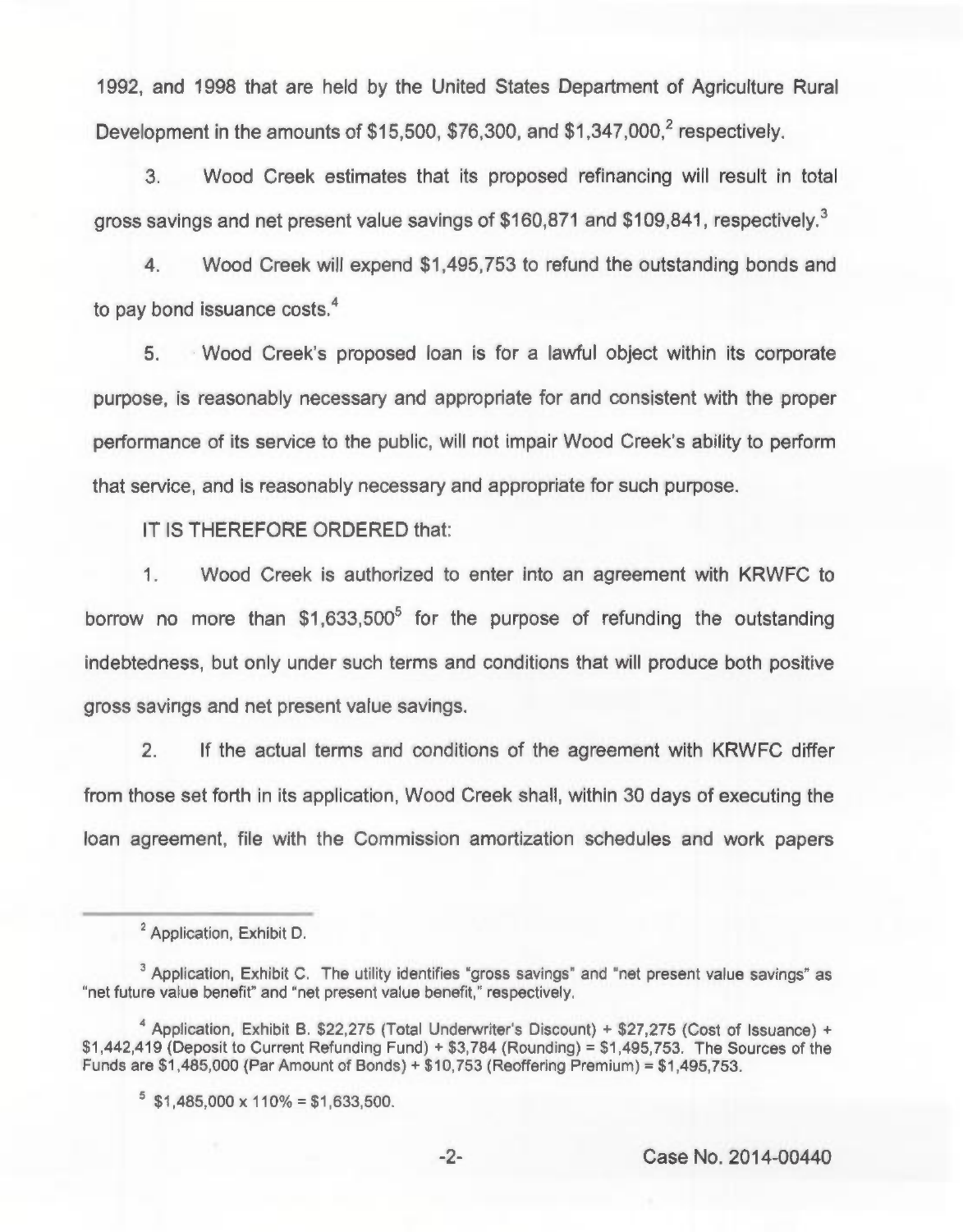showing the actual gross savings and net present value savings that will result from the refinancing.

3. Within 30 days of executing the proposed agreement, Wood Creek shall file a copy of the executed Assistance Agreement and any documents referenced in the executed Assistance Agreement that Wood Creek has not previously filed with the Commission.

4. The proceeds from the Assistance Agreement shall be used only for the lawful purposes specified in Wood Creek's application.

5. Any documents filed pursuant to ordering paragraphs 2 and 3 of this Order shall reference the number of this case and shall be retained in the utility's general correspondence file.

Nothing contained herein shall be construed as a finding of value for any purpose or as a warranty on the part of the Commonwealth of Kentucky or any agency thereof as to the securities authorized herein.

> By the Commission ENTERED JAN 05 <sup>2015</sup> KENTUCKY PUBLIC SERVICE COMMISSION

**ATTEST** Itive Directo

Case No. 2014-00440